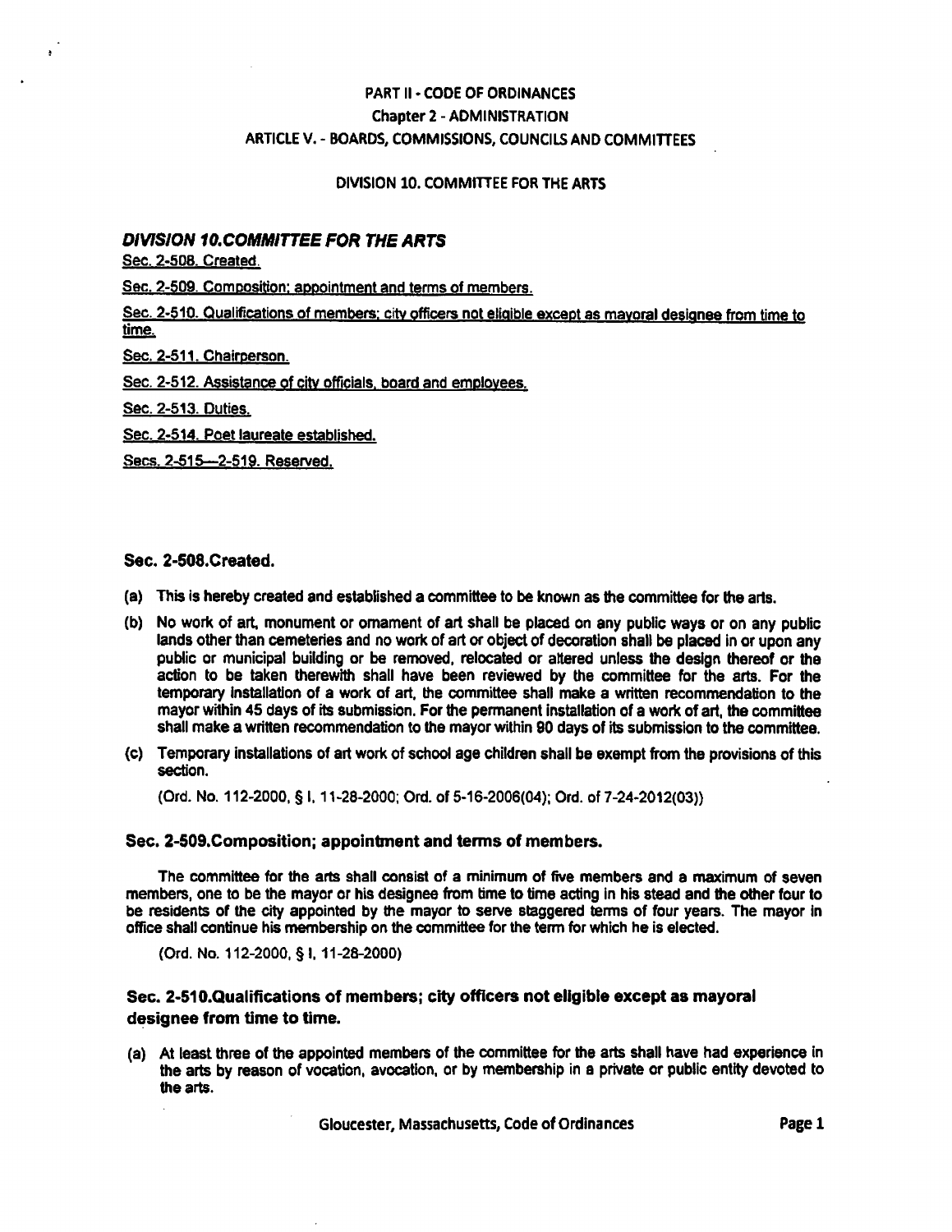### PART II - CODE OF ORDINANCES Chapter 2 • ADMINISTRATION ARTICLE V. - BOARDS, COMMISSIONS, COUNCILS AND COMMITTEES

#### DIVISION 10. COMMITTEE FOR THE ARTS

(b) None of the appointed members of the committee for the arts shali hoid any elected office.

(Ord. No. 112-2000, § 1,11-28-2000)

#### Sec. 2-511.Chairperson.

The chairperson of die committee for the arts shall be elected by majority vote of the membership.

(Ord. No. 112-2000, § 1.11-28-2000)

#### Sec. 2-512.Assistance of city officials, board and employees.

The committee shall receive regular support and assistance from the community development department Such department may undertake planning, implementation and review responsibilities on behalf of the committee. Further, the committee may request the services and assistance of any of the officials, boards, and through the mayor, employees of the city at all reasonable times when the committee determines that it requires the assistance and advice of such officials and employees in the performance of its duties.

(Ord. No. 112-2000. § I, 11-28-2000)

#### Sec. 2-513.Duties.

It shall be the duty of the committee for the arts:

- (1) To promote the arts, visual, written, performed and spoken;
- (2) To foster within the community, a knowledge and appreciation of artistic endeavors, commercial or otherwise;
- (3) To seek out private or public assistance by way of donations or grants;
- (4) To do all appropriate acts that encourage the continuation of artistic endeavors within the city; and
- (5) To establish premises and offices and to spread the fame of local artists and educate the public.
- (Ord. No. 112-2000, § I, 11-28-2000)

#### Sec. 2-S14.Poet laureate established.

- (a) The city shall designate a poet as the official poet laureate of the city. The poet laureate shall be designated by the mayor and confirmed by the city council. A poet laureate selection committee shall review applications and make a recommendation to the mayor for the designation. The committee shall be comprised of the following:
	- (1) One member of the committee for the arts.
	- (2) The mayor or one representative appointed by the mayor.
	- (3) A member of city council or one representative appointed by the city council.
	- (4) Two members chosen by the committee for the arts who have a demonstrated substantial expertise and knowledge of poetry and reside in the city.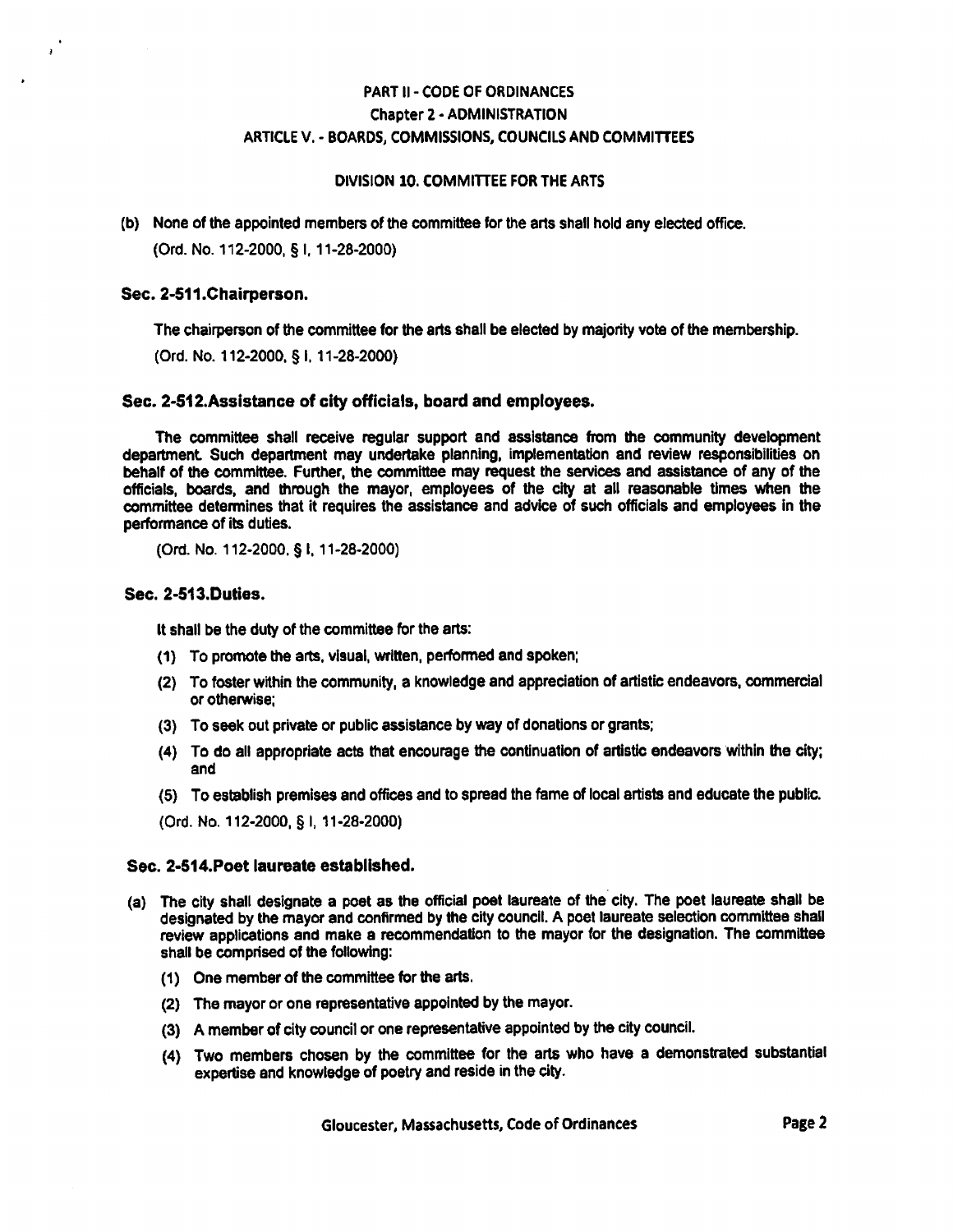## PART II • CODE OF ORDINANCES Chapter 2 - ADMINISTRATION ARTICLE V. - BOARDS, COMMISSIONS, COUNCILS AND COMMITTEES

#### DIVISION 10. COMMITTEE FOR THE ARTS

- (b) The committee for the arts shall set forth the criteria for the selection of the poet laureate to the selection committee.
- (c) The selection committee will then review the applications and make a recommendation to the committee for the arts for the poet laureate candidates.
- (d) The committee for the arts shall forward the selection committee's recommendation for the position to the mayor for appointment with approval by the city council.
- (e) The responsibilities of the poet laureate shall be established by the committee for the arts and may include, but not be limited to, providing public poetry readings, encouraging poetry appreciation within the city, and composing and publishing poems. The poet laureate shall be an honorary title and shall not receive any monetary compensation from the city.
- (f) The committee for the arts shall assist and support the poet laureate whenever possible and both parties should meet on an annual basis.
- (g) The poet laureate shall be a domiciled resident of the city and shall serve a four-year term.

(Ord. of 12-15-2009(01})

Sees. 2-S1S—2-519.Reserved.